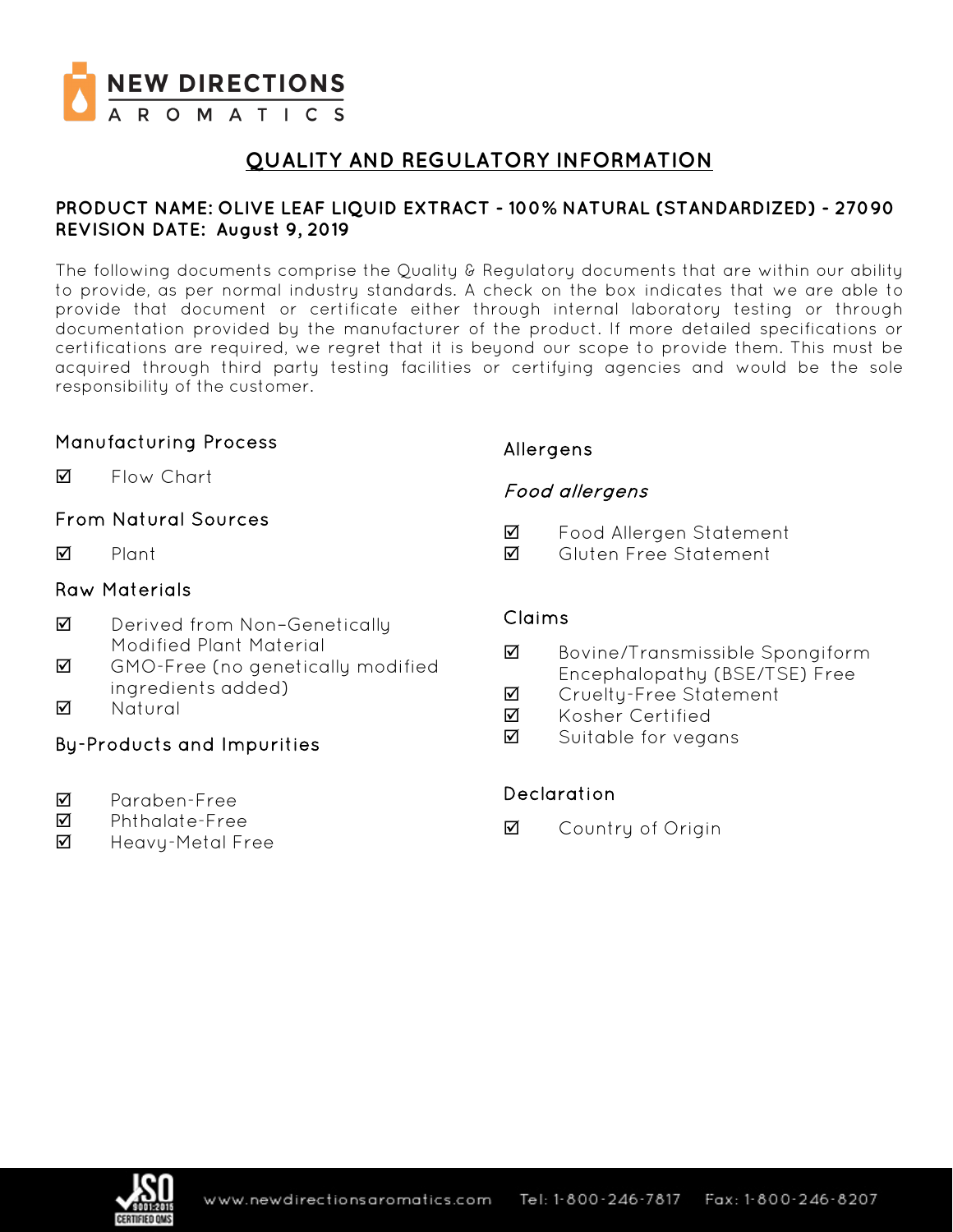

# **FLOW CHART**

**PRODUCT NAME: OLIVE LEAF LIQUID EXTRACT - 100% NATURAL (STANDARDIZED) - 27090**



#### Disclaimer & Caution

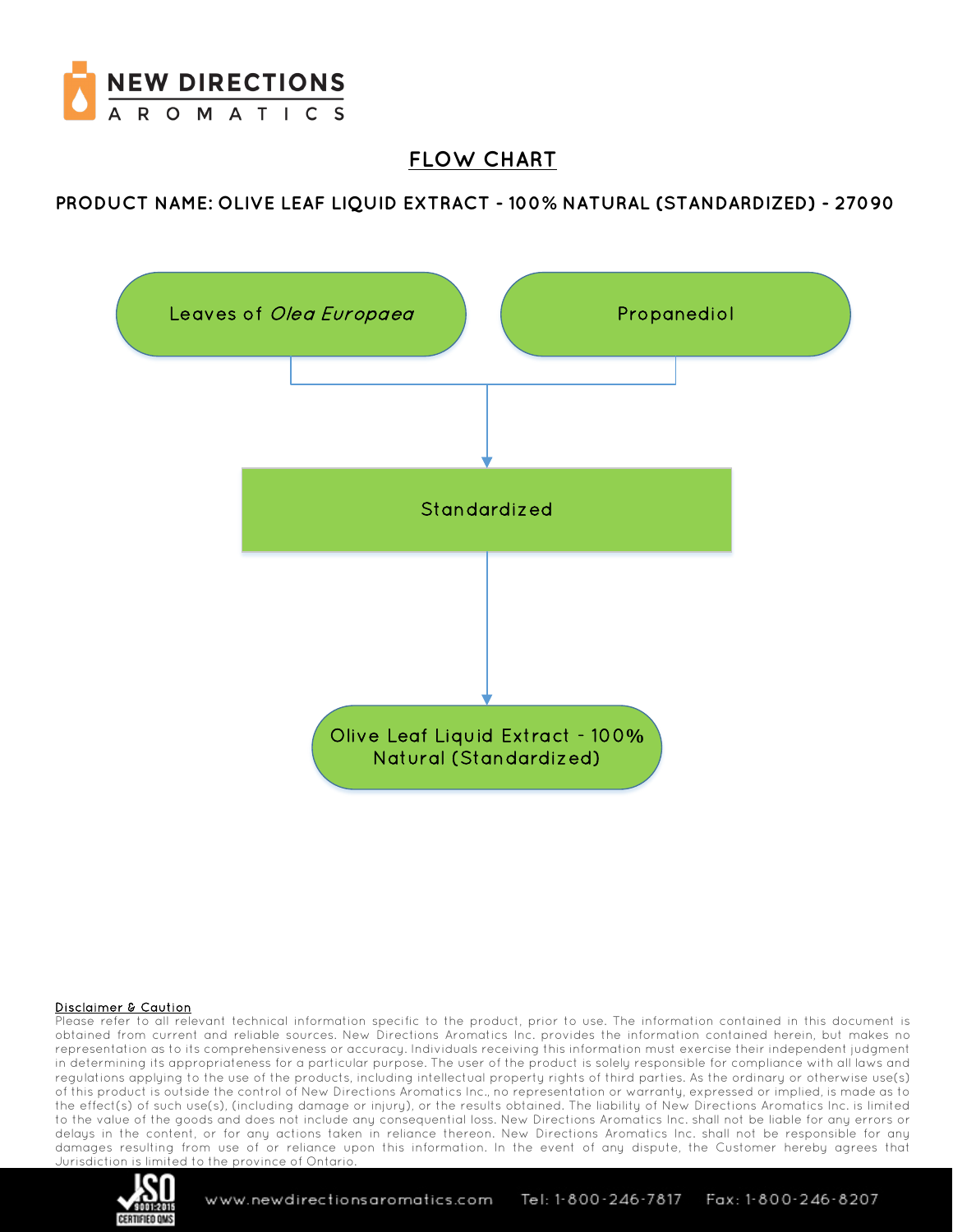

# **GMO STATEMENT**

## **PRODUCT NAME: OLIVE LEAF LIQUID EXTRACT - 100% NATURAL (STANDARDIZED) - 27090**

We hereby certify that, to the best of our knowledge, this product was not produced from or with GMO plant material.

#### Disclaimer & Caution

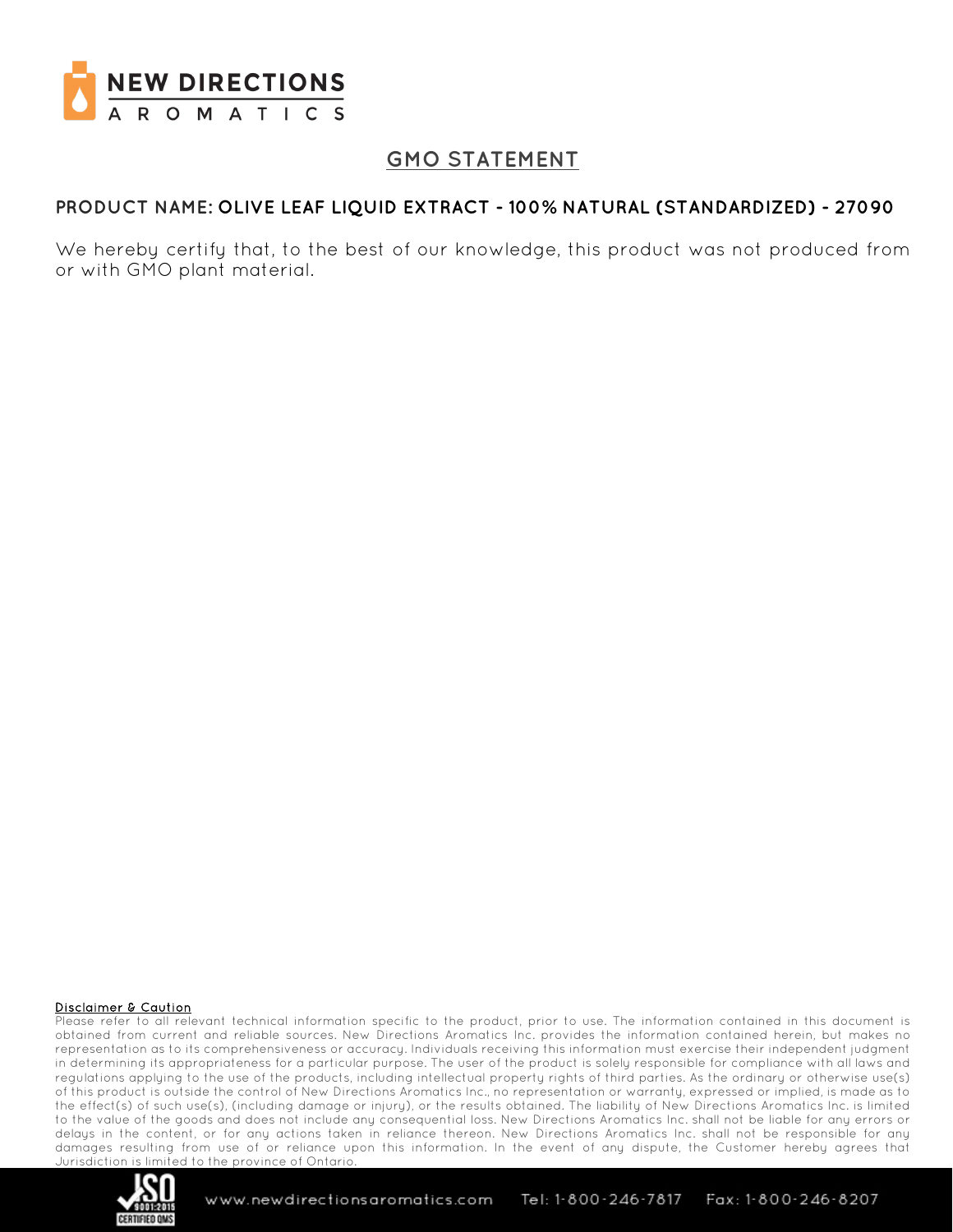

# **NATURAL STATEMENT**

## **PRODUCT NAME: OLIVE LEAF LIQUID EXTRACT - 100% NATURAL (STANDARDIZED) - 27090**

We hereby certify that, to the best of our knowledge, this product is 100%natural.

#### Disclaimer & Caution

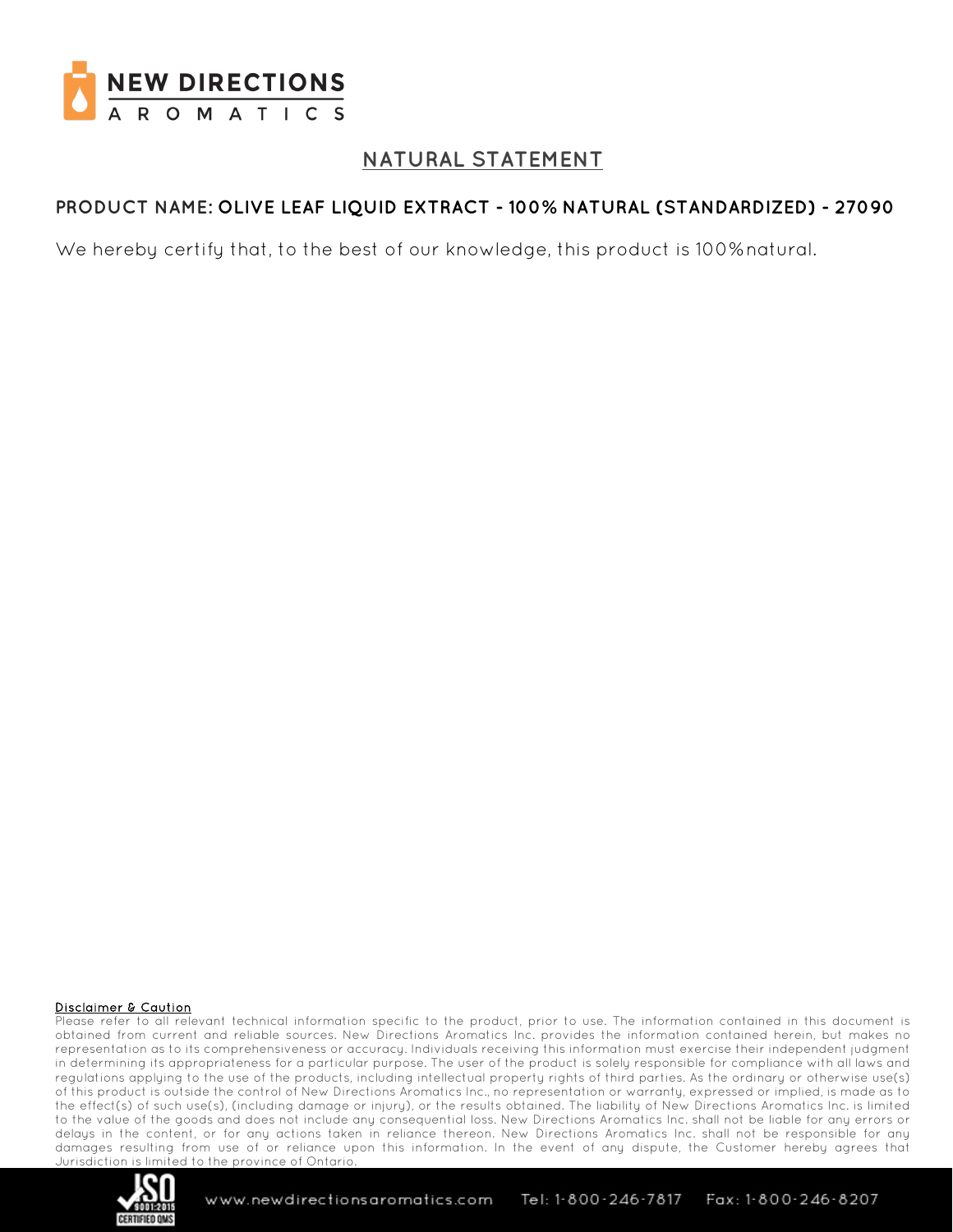

# **PARABEN-FREE STATEMENT**

## **PRODUCT NAME: OLIVE LEAF LIQUID EXTRACT - 100% NATURAL (STANDARDIZED) - 27090**

We hereby certify that, to the best of our knowledge, this product was not produced with parabens, nor does it contain any.

#### Disclaimer & Caution

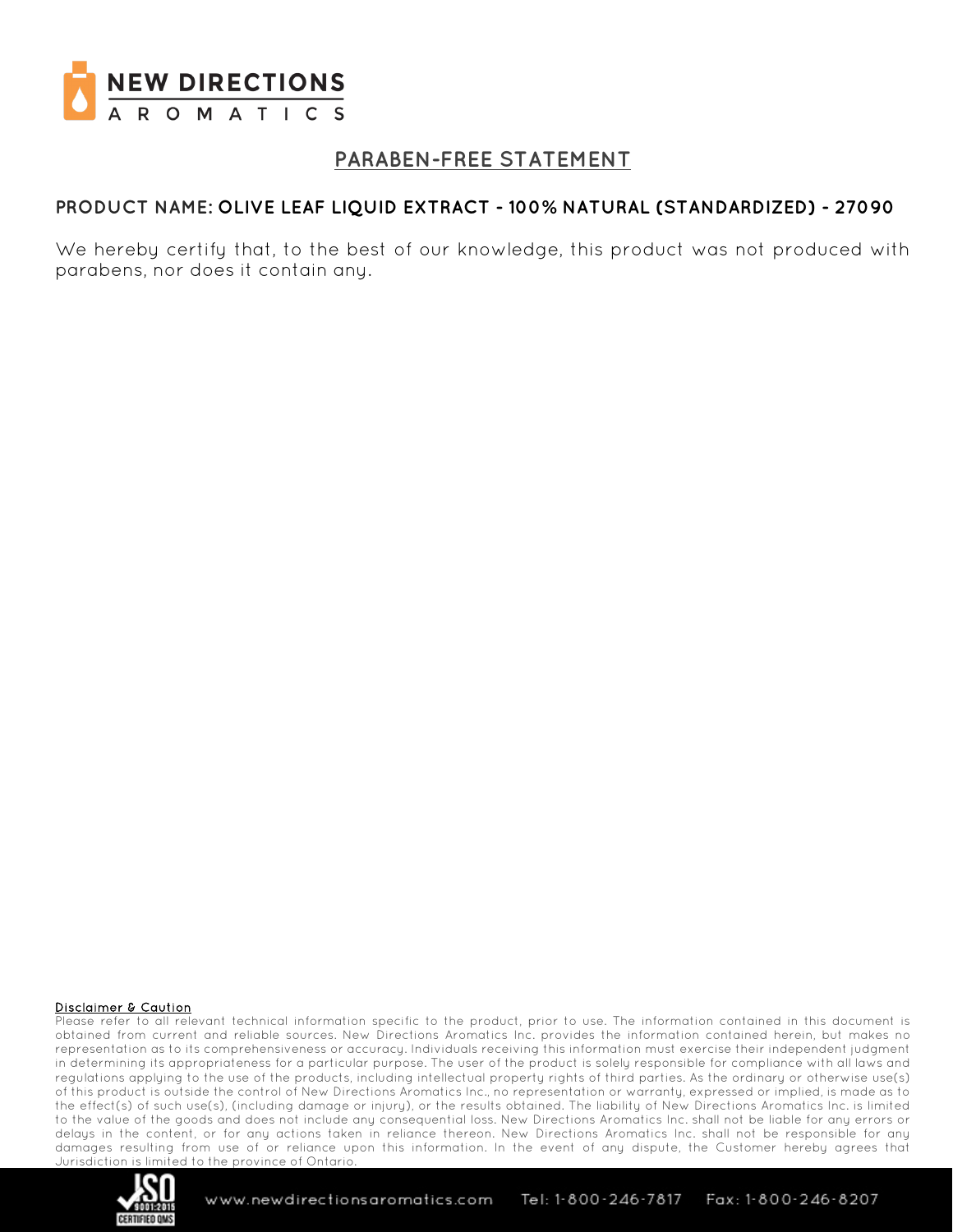

# **PHTHALATE-FREE STATEMENT**

### **PRODUCT NAME: OLIVE LEAF LIQUID EXTRACT - 100% NATURAL (STANDARDIZED) – 27090**

We hereby certify that, to the best of our knowledge, this product was not produced with phthalate, nor does it contain any.

#### Disclaimer & Caution

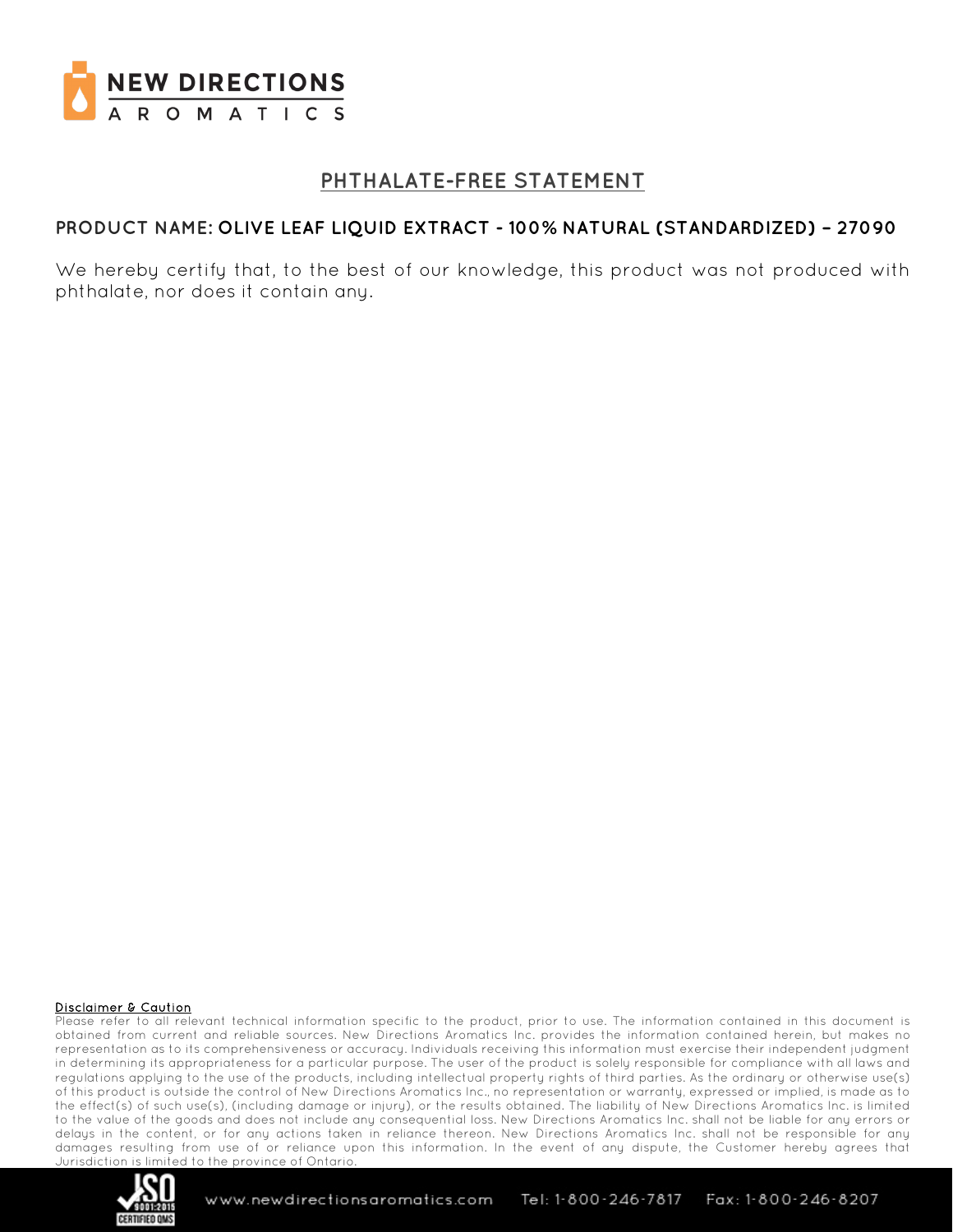

## **HEAVY METALS STATEMENT**

### **PRODUCT NAME: OLIVE LEAF LIQUID EXTRACT - 100% NATURAL (STANDARDIZED) – 27090**

We hereby certify that, to the best of our knowledge, this product has been certified to be free of heavy metals as per USP 32.

#### Disclaimer & Caution

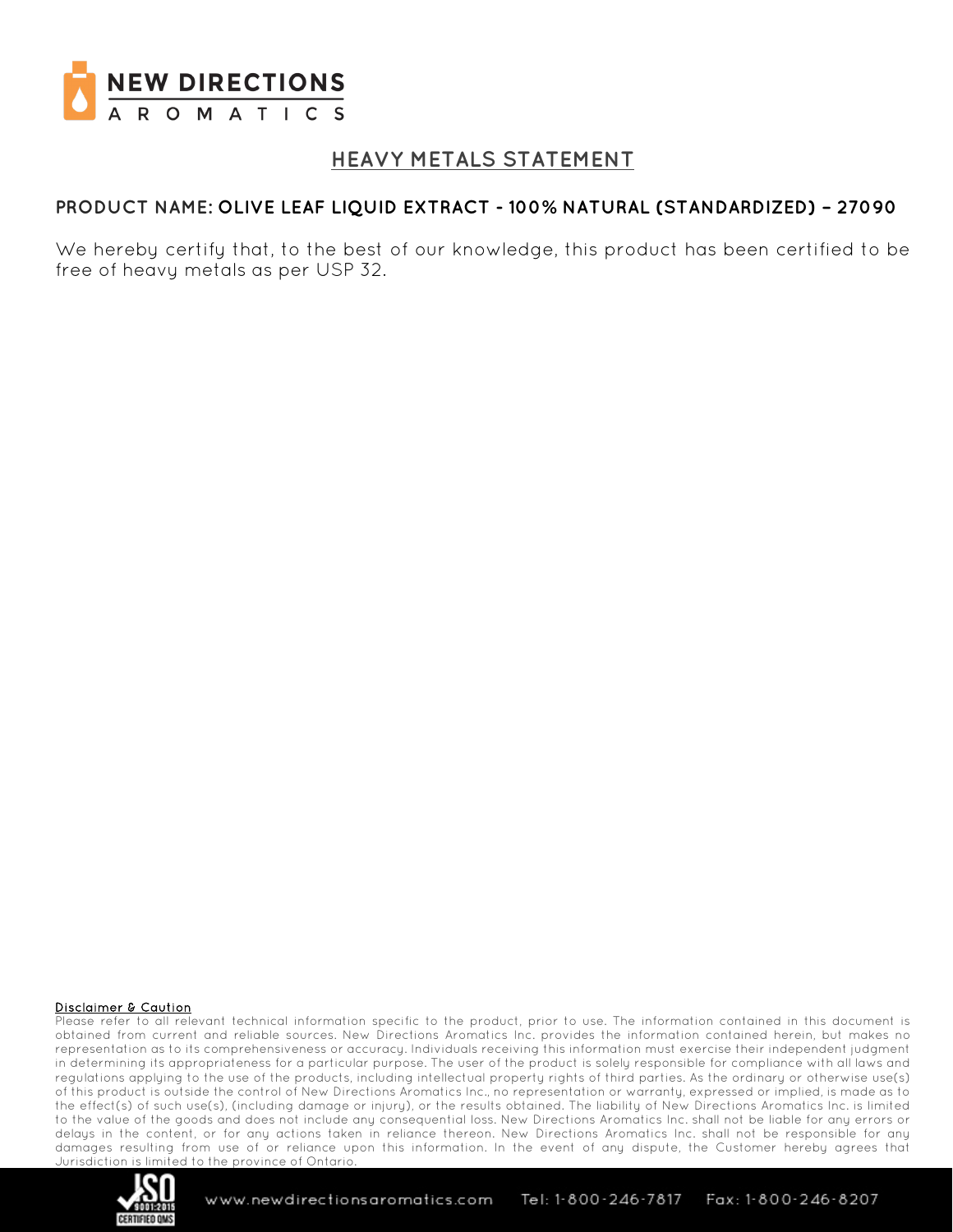

# **FOOD ALLERGEN INFORMATION**

## **PRODUCT NAME: OLIVE LEAF LIQUID EXTRACT - 100% NATURAL (STANDARDIZED) - 27090**

| Component                                            | Present in the product |
|------------------------------------------------------|------------------------|
| Peanuts (and/or derivatives,) e.g., protein oil      | No                     |
| Tree Nuts (and/or derivatives)                       | No                     |
| Sesame Seeds (and/or derivatives)                    | No                     |
| Wheat (and/or derivatives)                           | No                     |
| Gluten                                               | No                     |
| Soybeans (and/or derivatives)                        | No                     |
| Dairy (including lactose) or Eggs                    | No                     |
| Fish or Shellfish (and/or derivatives)               | No                     |
| Sulphites (and derivatives) (added or $\geq$ 10 ppm) | No                     |
| Tartrazine                                           | No                     |
| Corn                                                 | No                     |

#### Disclaimer & Caution

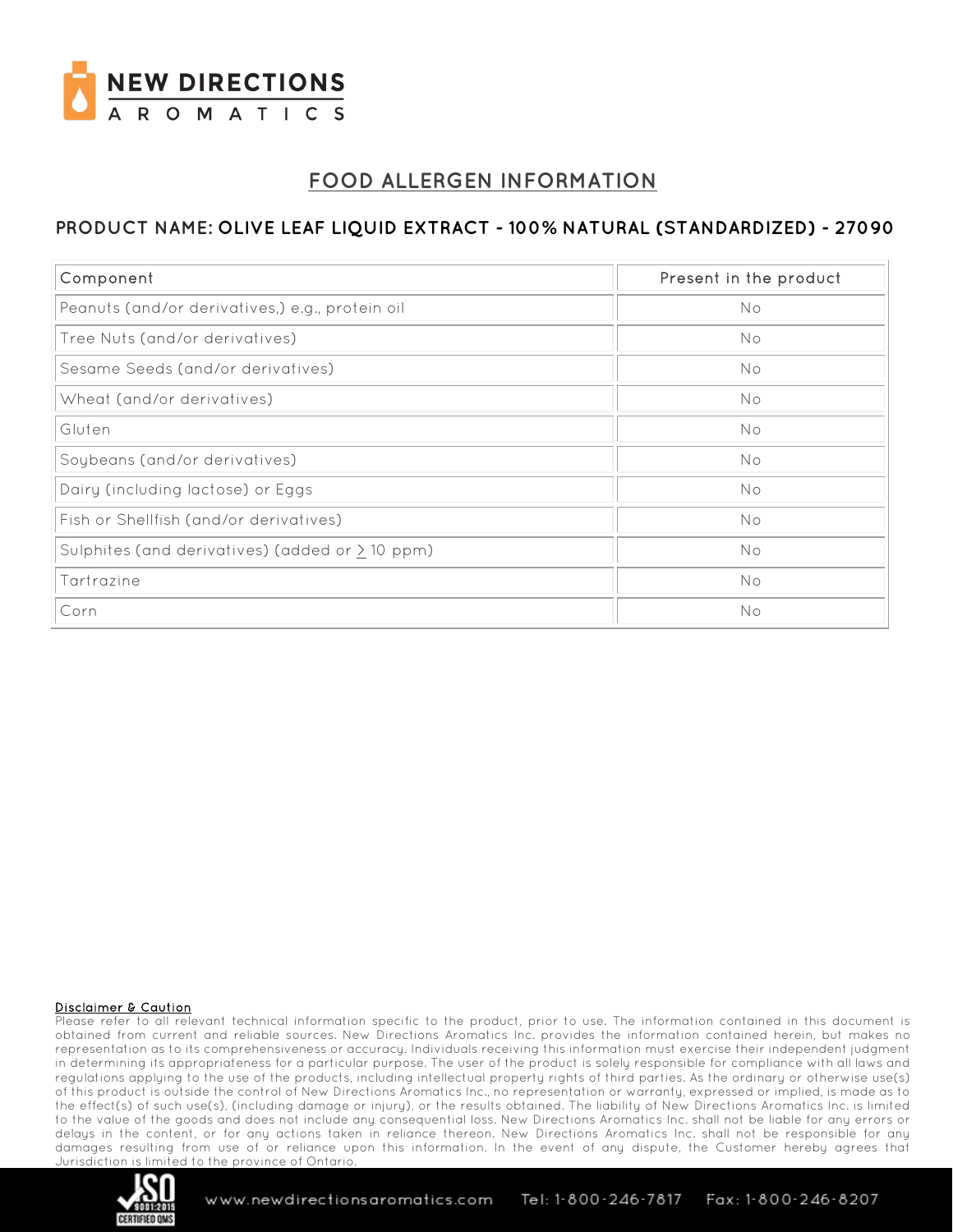

# **GLUTEN STATEMENT**

## **PRODUCT NAME: OLIVE LEAF LIQUID EXTRACT - 100% NATURAL (STANDARDIZED) - 27090**

We hereby certify that, to the best of our knowledge, this product is gluten-free, nor was it manufactured with any ingredients containing gluten.

#### Disclaimer & Caution

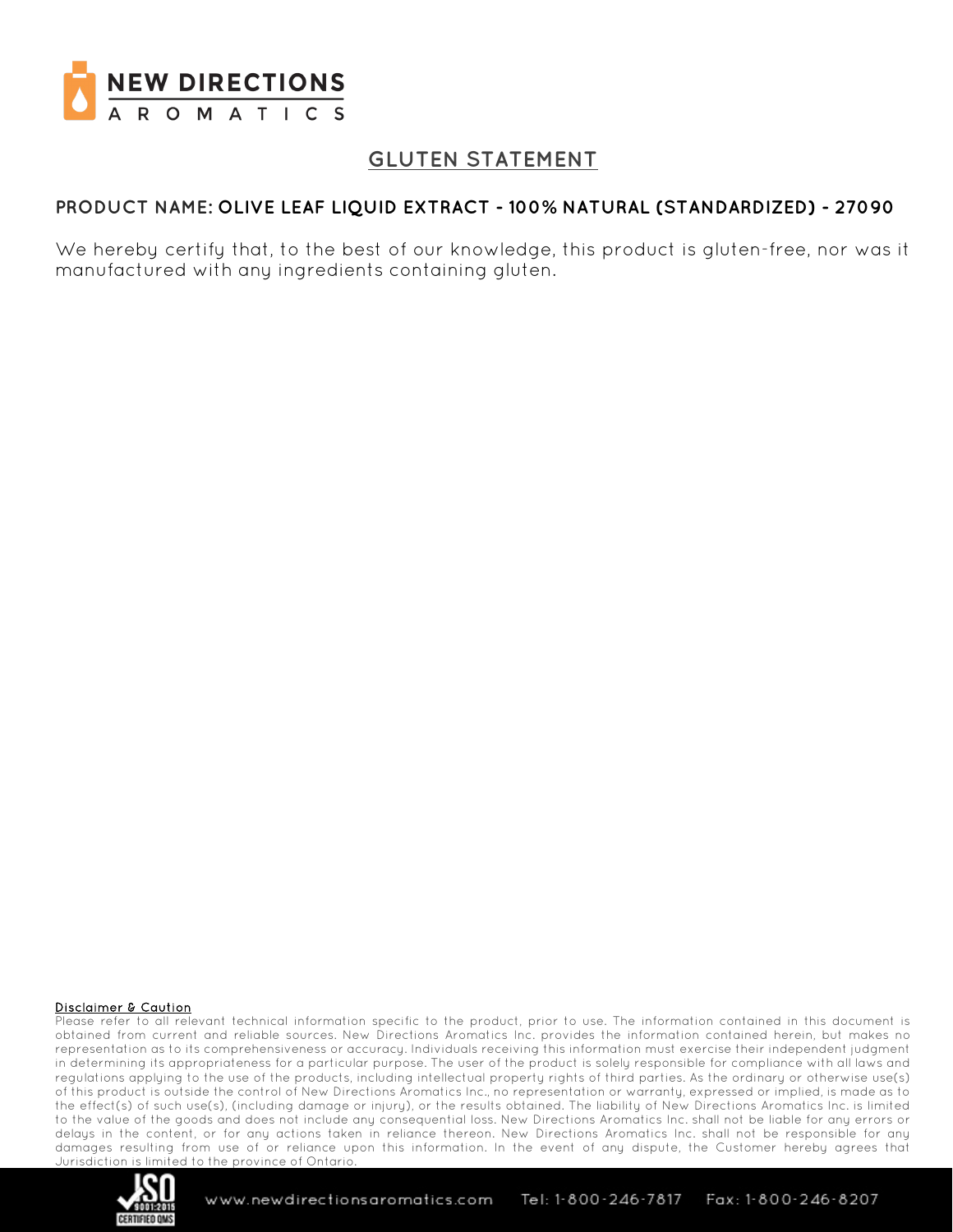

# **DECLARATION OF BOVINE/TRANSFERABALE SPONGIFORM ENCEPHALOPATHY (BSE/TSE)**

### **PRODUCT NAME: OLIVE LEAF LIQUID EXTRACT - 100% NATURAL (STANDARDIZED) - 27090**

We hereby confirm that, to the best of our knowledge, this product was not made with, nor contains, any animal material or derivatives, and is free of BSE/TSE.

#### Disclaimer & Caution

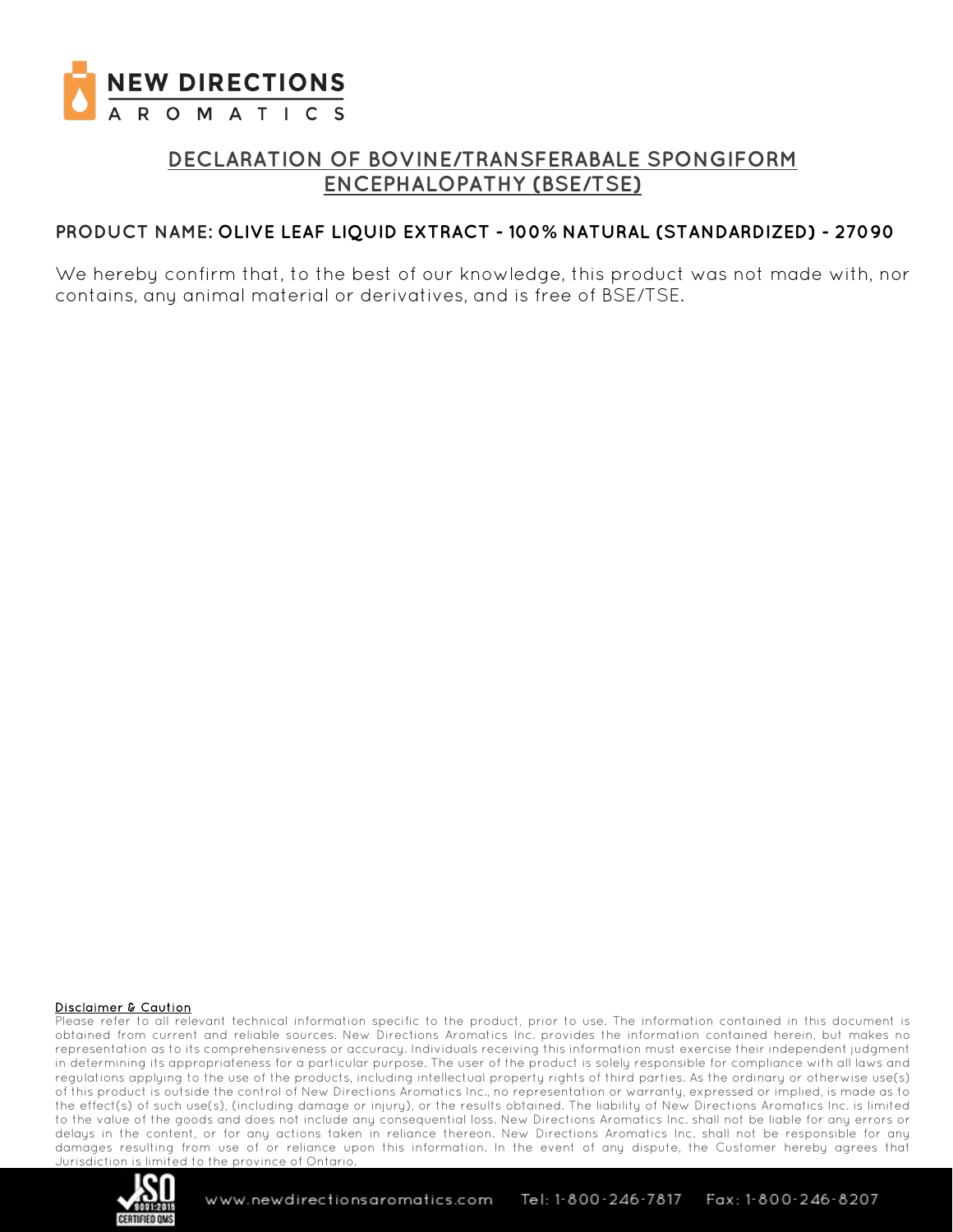

# **CRUELTY-FREE STATEMENT**

## **PRODUCT NAME: OLIVE LEAF LIQUID EXTRACT - 100% NATURAL (STANDARDIZED) - 27090**

We hereby certify that, to the best of our knowledge, this product has not been tested on animals.

#### Disclaimer & Caution

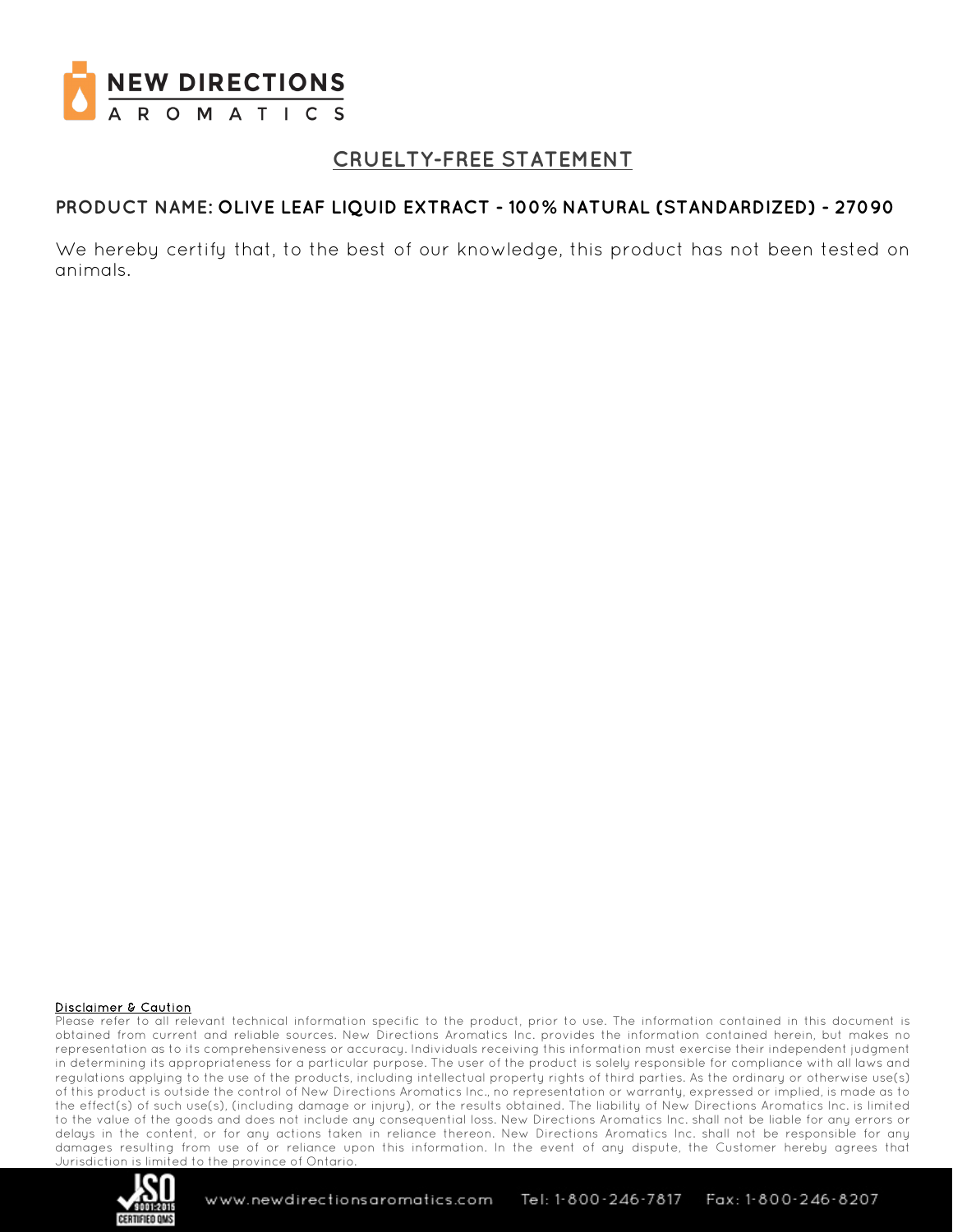

# **KOSHER STATEMENT**

## **PRODUCT NAME: OLIVE LEAF LIQUID EXTRACT - 100% NATURAL (STANDARDIZED) - 27090**

We hereby confirm that, to the best of our knowledge, this product is certified Kosher.

#### Disclaimer & Caution

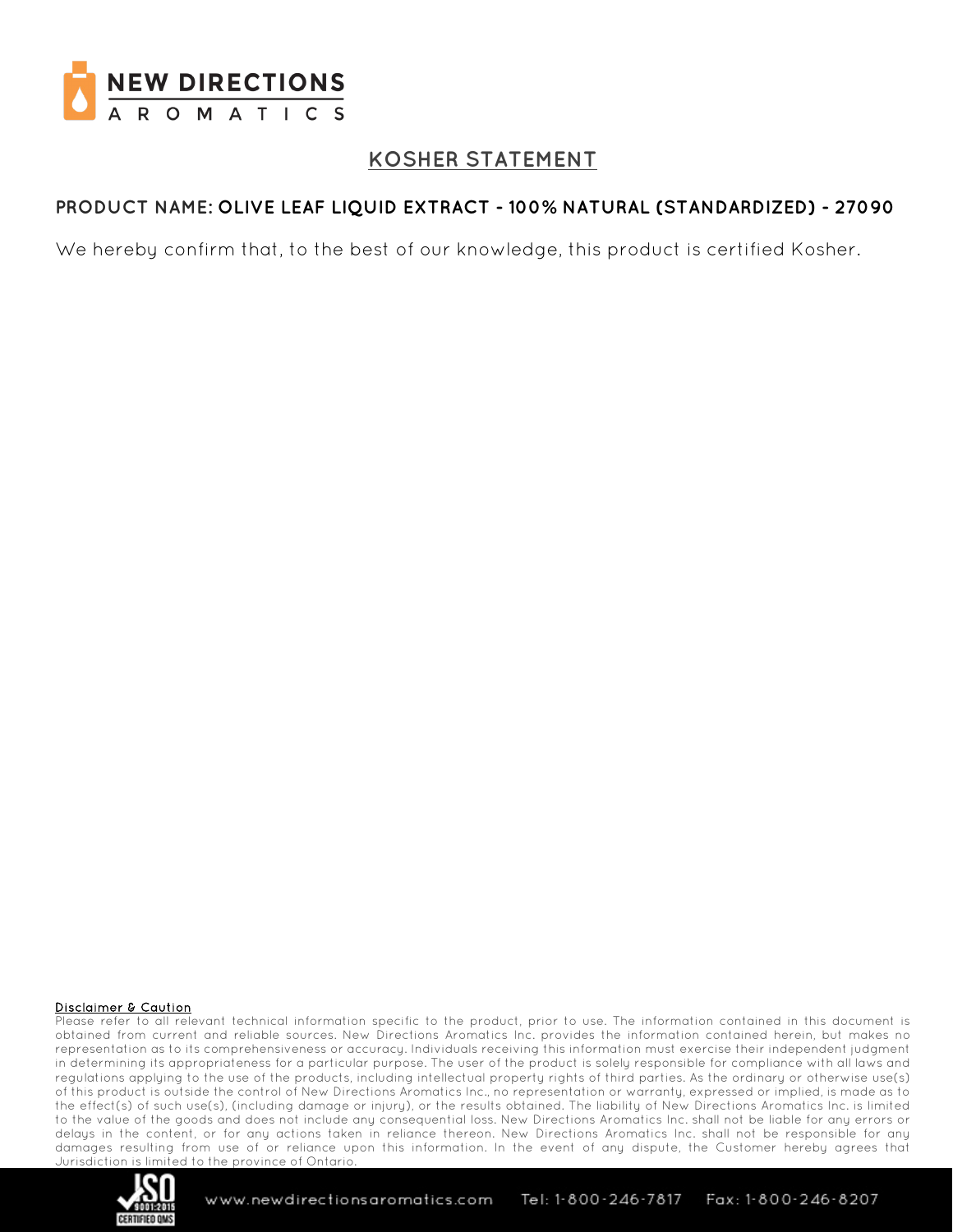

# **VEGAN STATEMENT**

## **PRODUCT NAME: OLIVE LEAF LIQUID EXTRACT - 100% NATURAL (STANDARDIZED) - 27090**

We hereby confirm that, to the best of our knowledge, this product is suitable for vegans.

#### Disclaimer & Caution